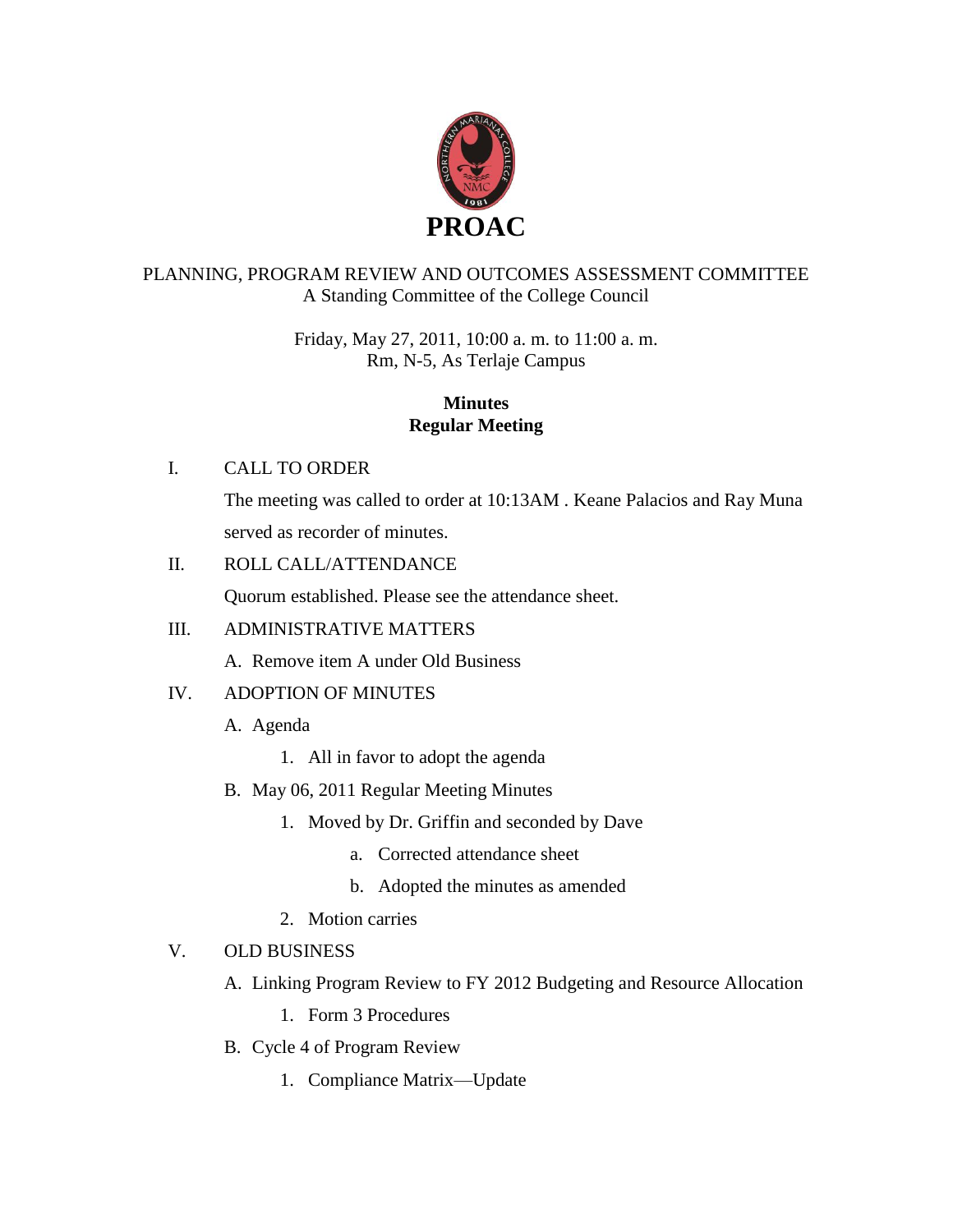- a. Keane- Records of Dialogue,  $2<sup>nd</sup>$  quarter, at 60% and for Form 1, we are still waiting on CREES and OSAL to submit column 3
- 1. Form 2 Committee—Update
	- a. The recommendation was to shorten and simplify it, but it has got significantly larger
	- b. There are tables already inserted, tables for student achievement data will be pre-populated
	- c. Galvin and Bobbi- it doesn't seem that the Form 2 changed much
	- d. Galvin- if we need to add additional items we should trim other items
	- e. Galvin stated that a Form 2 document must be a straight forward document rather than a lengthy template.
	- f. Dr. John Griffin stated that this document must be user friendly.
	- g. James Kline- What specific information must be submitted by each program
	- h. Galvin- Table the Form 2 until we have Randall, Joe, John, Amanda
- VI. NEW BUSINESS
- VII. OTHER MATTERS
- *VIII. What impact did today's dialogue and/or work have on student learning?*
- IX. ADJOURNMENT

The meeting was adjourned at 10:31AM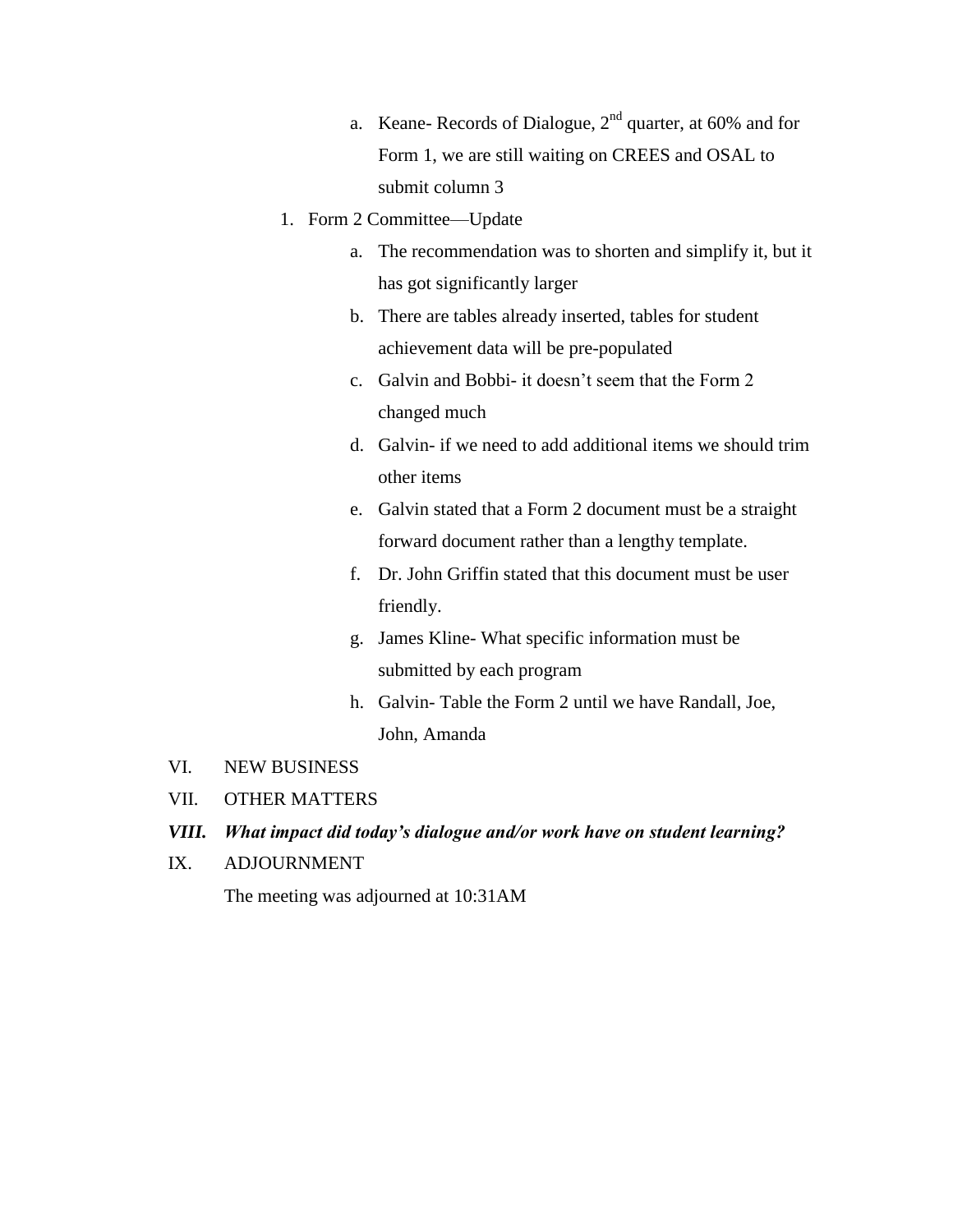## **PROAC**

# **Regular Meeting/Work Session**

**Date: 05/27/11 Day: Friday Time: 10:00AM to 11:00AM Place: N-5**

#### **ATTENDANCE SHEET**

|     | <b>NAME</b>                            | TITLE                                    |                                       |
|-----|----------------------------------------|------------------------------------------|---------------------------------------|
| 1.  | <b>Galvin Guerrero</b>                 | Director of Institutional Effectiveness  | <b>SIGN/INITIAL</b><br><b>PRESENT</b> |
|     |                                        | (PROAC Chair)                            |                                       |
| 2.  | <b>Antonio Tiples</b>                  | Student (Appointed by                    |                                       |
|     |                                        | <b>ASNMC</b> )/ASNMC Vice President      |                                       |
| 3.  | <b>Lorraine Cabrera</b>                | <b>Interim NMC President</b>             | <b>PRESENT</b>                        |
| 4.  | <b>Barbara Merfalen</b>                | Dean of Academic Programs and            | <b>PRESENT</b>                        |
|     |                                        | Services                                 |                                       |
| 5.  | Leo Pangelinan (Cyndi DLG<br>as proxy) | Dean, Student Services                   | <b>PRESENT</b>                        |
| 6.  | <b>Dave Attao</b>                      | Acting Dean, Community Programs and      | <b>PRESENT</b>                        |
|     |                                        | Services                                 |                                       |
| 7.  | <b>Roger Madriaga</b>                  | Chief Financial and Administrative       | <b>PRESENT</b>                        |
|     |                                        | Officer                                  |                                       |
| 8.  | <b>Jennifer Barcinas/ Martin</b>       | Staff Representative, Rota Instructional | <b>PRESENT</b>                        |
|     | <b>Mendiola</b>                        | <b>Site</b>                              |                                       |
| 9.  | Maria Aguon/                           | Staff Representative, Tinian             | <b>PRESENT</b>                        |
|     | <b>Rose Lazarro</b>                    | <b>Instructional Site</b>                |                                       |
| 10. | <b>John Jenkins</b>                    | Faculty Representative, School of        |                                       |
|     |                                        | Education                                |                                       |
| 11. | Dr. John Griffin                       | Vice President of the Faculty Senate     | <b>PRESENT</b>                        |
| 12. |                                        | Faculty Member (Appointed by             |                                       |
|     |                                        | <b>Faculty Senate)</b>                   |                                       |
| 13. | Dr. Eric Belky                         | Faculty Member (Appointed by             |                                       |
|     |                                        | <b>Faculty Senate)</b>                   |                                       |
| 14. | <b>Matt Pastula</b>                    | Faculty Member (Appointed by             | <b>PRESENT</b>                        |
|     |                                        | <b>Faculty Senate)</b>                   |                                       |
| 15. | <b>James Kline</b>                     | Faculty Representative, Academic         | <b>PRESENT</b>                        |
|     |                                        | Council                                  |                                       |
| 16. | <b>Randall Nelson</b>                  | Vice President of the Staff Senate       |                                       |
|     |                                        |                                          |                                       |
|     |                                        | <b>OTHERS PRESENT</b>                    |                                       |
|     | <b>Keane Palacios</b>                  | PM, OIE                                  | <b>PRESENT</b>                        |
|     |                                        |                                          |                                       |
|     | Ray Muna                               | OIE/PC                                   | <b>PRESENT</b>                        |
|     | Lisa Hacskaylo                         | OIE/IR                                   | <b>PRESENT</b>                        |